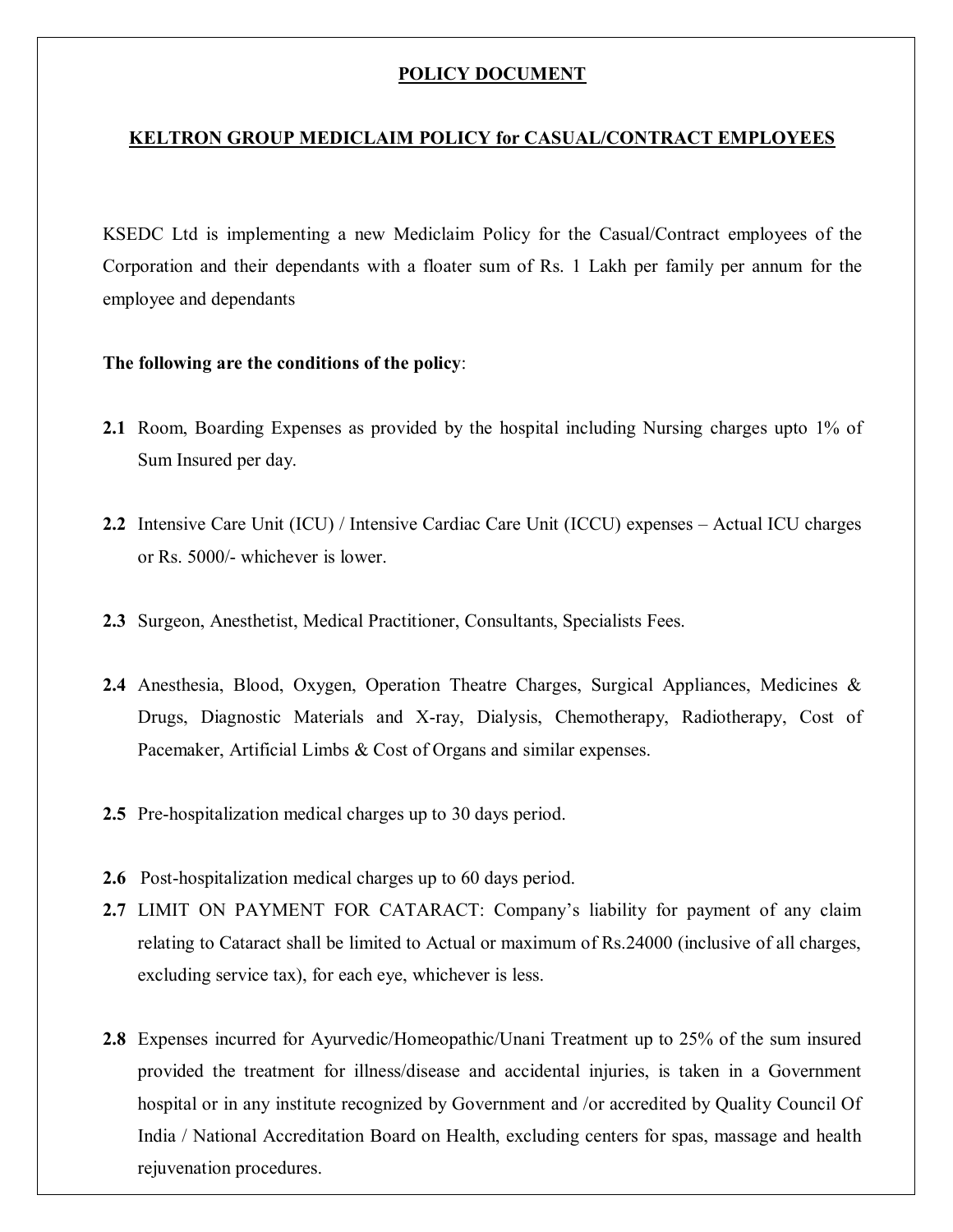- **2.9** CONGENITAL ANOMALY included in the policy.
- **2.10** Admission in a Hospital for a minimum period of 24 in patient Care consecutive hours except for specified procedures/ treatments, where such admission could be for a period of less than 24consecutive hours.

| Anti Rabies Vaccination                            | Hysterectomy                                   |
|----------------------------------------------------|------------------------------------------------|
| Appendectomy                                       | Inguinal/Ventral/Umbilical/Femoral Hernia      |
| Coronary Angiography                               | Lithotripsy (Kidney Stone Removal)             |
| Coronary Angioplasty                               | Parenteral Chemotherapy                        |
| Dental surgery following an accident               | Piles / Fistula                                |
| Dilatation & Curettage (D & C) of Cervix           | Prostate                                       |
| Eye surgery                                        | Radiotherapy                                   |
| Fracture / dislocation excluding hairline Fracture | <b>Sinusitis</b>                               |
| Gastrointestinal Tract system                      | Stone in Gall Bladder, Pancreas, and Bile Duct |
| Haemo-Dialysis                                     | Tonsillectomy,                                 |
| Hydrocele                                          | <b>Urinary Tract System</b>                    |
| <b>Laryngeal Procedures</b>                        | Nasal Polyp Removal                            |

**OR** any other Surgeries / Procedures agreed by TPA/Company which require less than 24 hours hospitalization due to advancement in Medical Technology*.*

## **2.11** Maternity expenses included and shall include:

- **a.** Medical Treatment Expenses traceable to childbirth (including complicated deliveries and caesarean sections incurred during Hospitalisation),
- **b.** Expenses towards lawful medical termination of pregnancy during the Policy Period.
- **c.** The maximum benefit allowable under this clause to be upto Rs.50,000/- except in cases where multiple gynecological procedures are done in which the actual amount upto the sum insured is payable.
- **d.** Maternity waiting period to be waived off.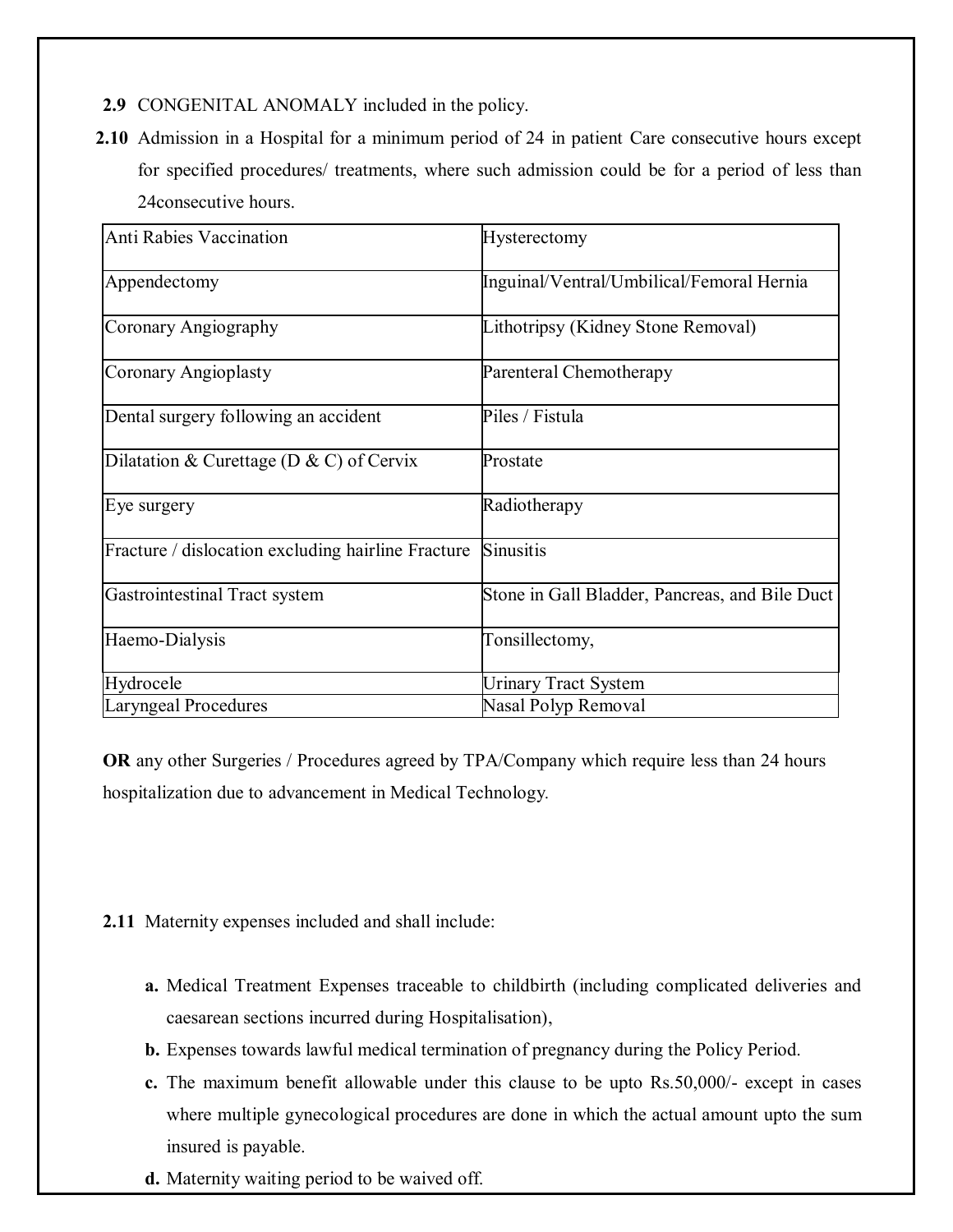- **2.12** PRE-EXISTING CONDITION/DISEASE included.
- **2.13** PORTABILITY**:** Portability of Insurance included.
- **2.14** 30 Days Exclusion waived
- **2.15** Waiting period for all diseases/ailments/conditions waived
- **2.16** No deductible on claims
- **2.17** NOTICE OF CLAIM**:** Preliminary notice of claim with particulars relating to Policy Number, name of insured person in respect of whom claim is to be made, nature of illness/injury and Name and Address of the attending Medical Practitioner/Hospital/Nursing Home to be given to the Company/TPA within 10 days from the date of hospitalization in respect of reimbursement claims.

Final claim along with hospital receipted original Bills/Cash memos**,** claim form and documents as listed in the claim form below to be submitted to the Policy issuing Office/TPA not later than 30 days of discharge from the hospital.

- **a.** Bill, Receipt and Discharge certificate / card from the Hospital.
- **b.** Cash Memos from the Hospitals(s) / Chemists(s), supported by proper prescriptions.
- **c.** Receipt and Pathological test reports from Pathologist supported by the note from the attending Medical Practitioner / Surgeon recommending such Pathological tests.
- **d.** Surgeon's certificate stating nature of operation performed and Surgeons' bill and receipt.
- **e.** Attending Doctor's/ Consultant's/ Specialist's / Anesthetist's bill and receipt, and certificate regarding diagnosis.
- **f.** Certificate from attending Medical Practitioner / Surgeon that the patient is fully cured.

**Waiver:** Waiver of period of intimation to be considered in extreme cases of hardships where it is proved to the satisfaction of the Company/TPA that under the circumstances in which the insured was placed it was not possible for him or any other person to give such notice or file claim within the prescribed time limit.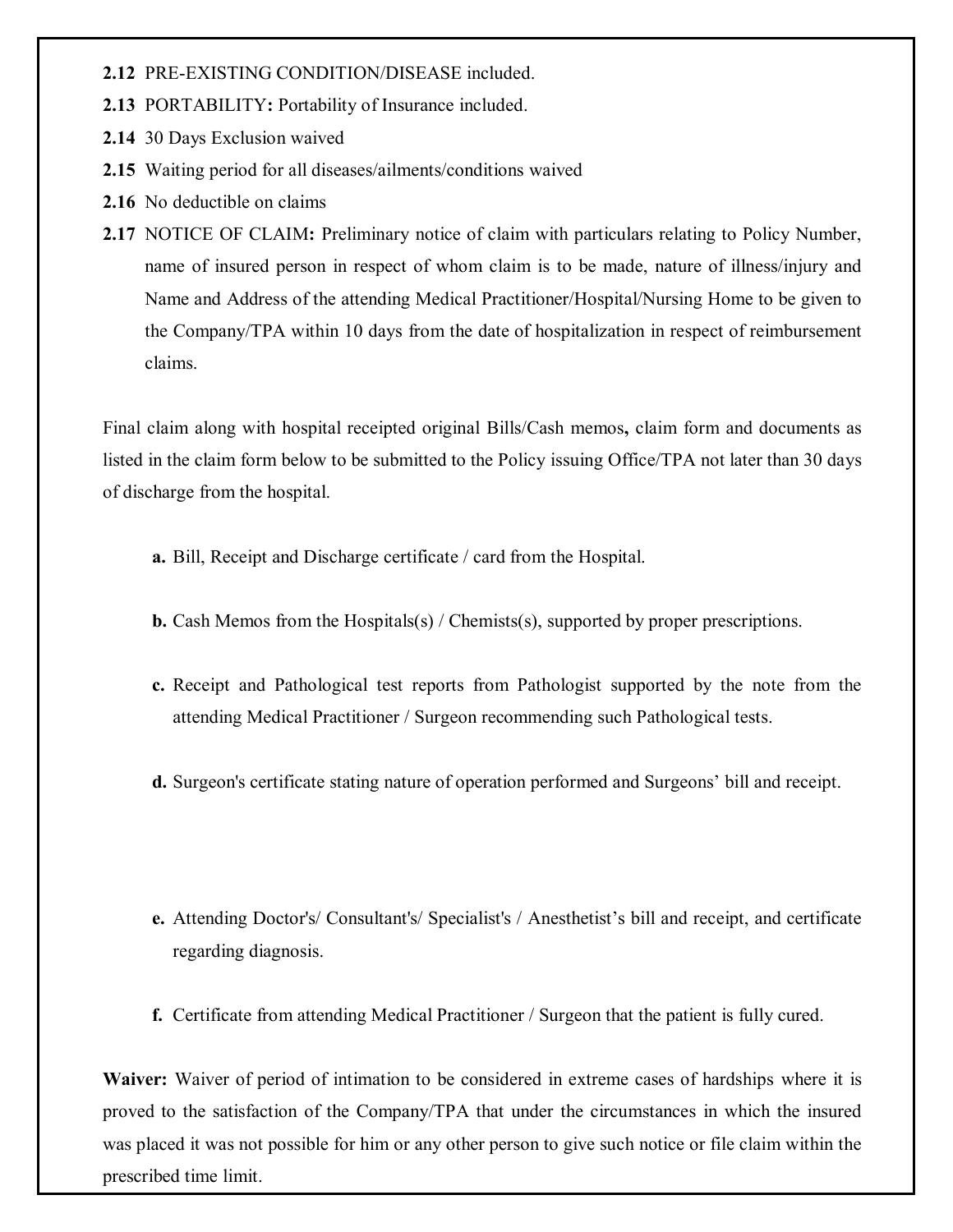- **2.18** CONTRIBUTION**:**If two or more policies are taken by Insured Person during a period from one or more insurers to indemnify treatment costs, Company shall not apply the contribution clause, but the Insured Person shall have the right to require a settlement of his/her claim in terms of any of his/her policies.
- **2.19** PERIOD OF POLICY: This insurance policy is issued for a period of one year.
- **2.20** NEWBORN BABY covered from day one.
- **2.21** GENETIC DISORDER**:** Persons with genetic disorder covered
- **2.22** ORAL CHEMOTHERAPY The cost of oral chemotherapy to be payable under the policy.
- **2.23** Illness wise limits waived off.
- **2.24** Age Limit for dependent children: 25 years or entering a job whichever is earlier for boy child. For girl child, until she gets married or enters in a job

## **EXCLUSIONS**

- **3.1 Permanent Exclusions:** Any medical expenses incurred for or arising out of:
- **3.1.1** Vaccination & Inoculation.
- **3.1.2** War Invasion, Act of Foreign enemy, War Like Operations, Nuclear weapons, ionizing radiation, contamination by radio activity, by any nuclear fuel or nuclear waste or from the combustion of nuclear fuel.
- **3.1.3** Circumcision, cosmetic or aesthetic treatment, plastic surgery unless required to treat injury or illness.
- **3.1.4** Cost of braces, equipment or external prosthetic devices, non-durable implants, eyeglasses, Cost of spectacles and contact lenses, hearing aids excluding cochlear implants, durable medical equipments.
- **3.1.5** All types of Dental treatments except arising out of an accident.
- **3.1.6** Convalescence, general debility, 'Run-down' condition or rest cure, obesity treatment and its complications, treatment relating to all psychiatric and psychosomatic disorders, infertility & sterility.
- **3.1.7** Bodily injury or sickness due to willful or deliberate exposure to danger(except in an attempt to save human life), intentional self-inflicted injury, attempted suicide.
- **3.1.8** Treatment of any Bodily injury sustained whilst or as a result of active participation in any hazardous sports of any kind.
- **3.1.9** Treatment of bodily injury sustained whilst or as a result of participating in any criminal act.
- **3.1.10** Sexually transmitted diseases, any condition directly or indirectly caused due to or associated